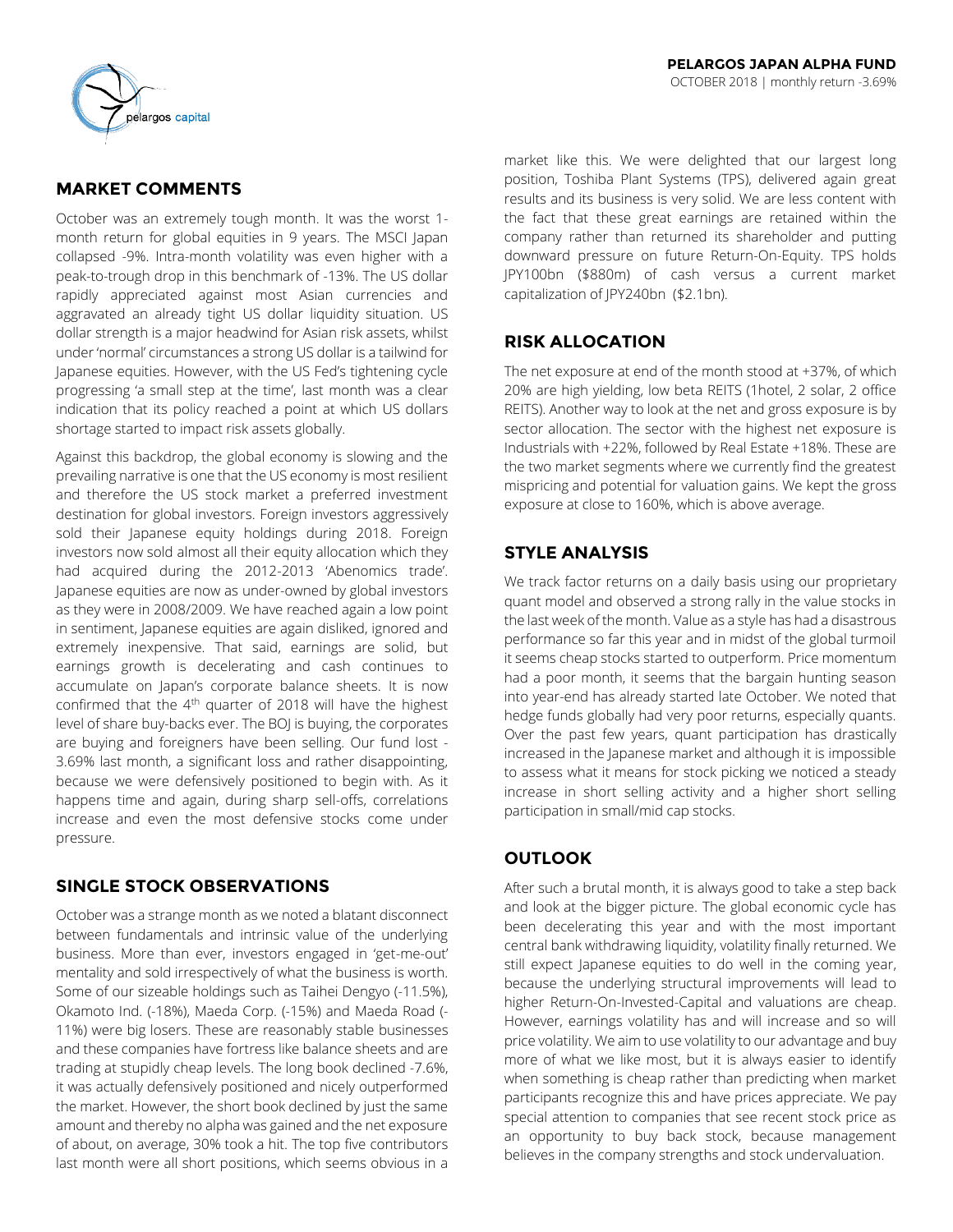

### **PELARGOS JAPAN ALPHA FUND**

OCTOBER 2018 | monthly return -3.69%

## **FUND CHARTS AND FACTS**



#### TOP 5 GROSS POSITIONS

| Toshiba Plant Sy               |
|--------------------------------|
| Ichigo Hotel REIT Investment C |
| Ichigo REIT                    |
| Alpine Elec                    |
| Taihei Dengyo                  |
|                                |

### TOP 5 MOVERS

| Sharp Corp       | 0.34% |
|------------------|-------|
| Pepper Food Serv | 0.32% |
| Ube Industries   | 0.22% |
| Shinoken Group   | 0.19% |
| Alps Elec        | 0.19% |

#### TOP 5 SHAKERS

| Taihei Dengyo                  | $-0.58%$ |
|--------------------------------|----------|
| Okamoto Inds                   | $-0.57%$ |
| Maeda Corp                     | $-0.48%$ |
| Maeda Road Const               | $-0.42%$ |
| Ichigo Hotel REIT Investment C | $-0.40%$ |

#### **FUND FACTOR**

|                        | Long   | Short   |
|------------------------|--------|---------|
| Price to Earnings (PE) | 14.8   | 18.1    |
| EV/EBITDA              | 11.0   | 13.9    |
| Price to Book (PB)     | 1.4    | 2.6     |
| Dividend Yield         | 2.5    | 1.8     |
| EV/IC                  | 11     | 2.5     |
| 1 month momentum       | $-6.6$ | $-10.5$ |
| 12-1 month momentum    | 13.0   | 0. S    |
|                        |        |         |

#### **FUND PERFORMANCE\***

| Month to date performance     | $-3.69%$ |
|-------------------------------|----------|
| Year to date performance      | $-9.59%$ |
| Inception to date performance | 45.18%   |
| *based on share class B EUR   |          |

#### **FUND FACTS\***

| Fund size in min EUR | 94.95  |
|----------------------|--------|
| Fund size in min USD | 10758  |
| Firm size in min EUR | 223.80 |
| Firm size in mln USD | 253.58 |

### **RISK STATISTICS**

| Net Exposure                              | 37%     |
|-------------------------------------------|---------|
| Gross Exposure                            | 157%    |
| Volatility (ex-ante; 3 months daily data) | 5.5%    |
| Beta (ex-ante)                            | 0.29    |
| Sharpe Ratio                              | 0.54    |
| Sortino Ratio                             | 0.99    |
| Sterling Ratio                            | 0.44    |
| Max Drawdown (monthly)                    | $-8.4%$ |
| Annualized Return                         | 3.7%    |

#### SECTOR EXPOSURES (IN PERCENT) bo.

| $\cdots$                   | auo-     | Short | Ξ              | Gross |
|----------------------------|----------|-------|----------------|-------|
| Consumer Discretionary     | 10       | Lg    | $\overline{0}$ | 19    |
| Consumer Staples           | 4        | -10   | -6             | 15    |
| Energy                     | $\Omega$ | O     | 0              | 0     |
| Financials                 | ٦        | -2    | 2              | 5     |
| <b>Health Care</b>         |          | O     | Ō              | 1     |
| Industrials                | 38       | $-16$ | 22             | 53    |
| Information Technology     | 7        | -6    | 1              | 14    |
| Materials                  | 5        | $-1$  | 3              | 6     |
| Real Estate                | 26       | $-7$  | 18             | 33    |
| Telecommunication Services | 0        |       |                |       |

### **GENERAL STATISTICS**

| % Return long book     | $-7.61%$ |
|------------------------|----------|
| % Return short book    | $-7.60%$ |
| # Long stocks          | 53       |
| # Short stocks         | 21       |
| % Long stocks 1        | 15%      |
| % Short stocks $\perp$ | 81%      |
| # Up days / Down days  | 6/16     |
| Turnover as % NAV      | 73%      |





|                      | Year | lan      | Feb      | Mar      | Apr      | May      | Jun      | Jul      | Aug      | Sep      | Oct      | Nov      | <b>Dec</b> | <b>YTD</b> | <b>ITD</b> |
|----------------------|------|----------|----------|----------|----------|----------|----------|----------|----------|----------|----------|----------|------------|------------|------------|
| 틦                    | 2018 | $-0.26%$ | $-1.77%$ | $-1.03%$ | $-0.63%$ | $-0.06%$ | $-0.36%$ | $-0.87%$ | $-1.66%$ | 0.36%    | $-3.69%$ |          |            | $-9.59%$   | 45.18%     |
|                      | 2017 | 0.56%    | $-0.92%$ | $-1.63%$ | $-0.57%$ | 0.23%    | 1.32%    | 1.18%    | 0.46%    | 0.99%    | 1.25%    | 0.20%    | 0.14%      | 3.22%      | 60.59%     |
|                      | 2016 | 1.27%    | 0.92%    | 1.18%    | $-0.16%$ | $-1.08%$ | $-4.33%$ | 2.12%    | $-1.05%$ | $-0.29%$ | 2.38%    | 0.88%    | 0.39%      | 2.07%      | 55.58%     |
|                      | 2015 | $-1.24%$ | 4.89%    | $-0.27%$ | 3.25%    | 2.57%    | $-1.67%$ | $-2.94%$ | $-3.01%$ | 2.46%    | .88%     | 2.06%    | $-1.42\%$  | 6.36%      | 52.42%     |
| PERFORMANCE: CLASS B | 2014 | $-3.16%$ | $-0.60%$ | $-0.56%$ | $-0.99%$ | $-2.24%$ | 1.44%    | 0.23%    | $-0.60%$ | 2.06%    | $-1.89%$ | $-1.24%$ | 0.96%      | $-6.52%$   | 43.31%     |
|                      | 2013 | 5.35%    | $-0.58%$ | 6.98%    | 6.48%    | $-1.07%$ | $-0.78%$ | 0.31%    | $-0.92%$ | 1.18%    | $-0.80%$ | 1.46%    | 1.73%      | 20.57%     | 53.31%     |
|                      | 2012 | $-1.38%$ | 3.81%    | 1.35%    | $-1.21%$ | $-3.83%$ | 1.76%    | 0.84%    | 0.93%    | 1.32%    | 0.58%    | 2.50%    | 4.06%      | 10.95%     | 27.15%     |
|                      | 2011 | 0.93%    | $-0.03%$ | $-1.55%$ | 0.14%    | $-0.14%$ | 0.42%    | 0.03%    | $-3.63%$ | 0.69%    | $-0.38%$ | $-2.60%$ | 1.68%      | $-4.48%$   | 14.60%     |
|                      | 2010 | 0.73%    | $-0.23%$ | 3.52%    | 3.39%    | $-2.83%$ | $-1.31%$ | 1.23%    | $-0.37%$ | 0.91%    | 1.13%    | 1.40%    | 1.89%      | 9.67%      | 19.97%     |
| Ē                    | 2009 | 2.07%    | 1.67%    | $-0.73%$ | $-0.67%$ | 1.34%    | 1.13%    | $-1.93%$ | 2.24%    | $-1.68%$ | $-0.39%$ | $-2.99%$ | 2.84%      | 2.75%      | 9.39%      |
|                      | 2008 |          |          |          |          |          |          | 0.96%    | $-1.35%$ | .40%     | 3.44%    | 0.52%    | 1.39%      | 6.46%      | 6.46%      |